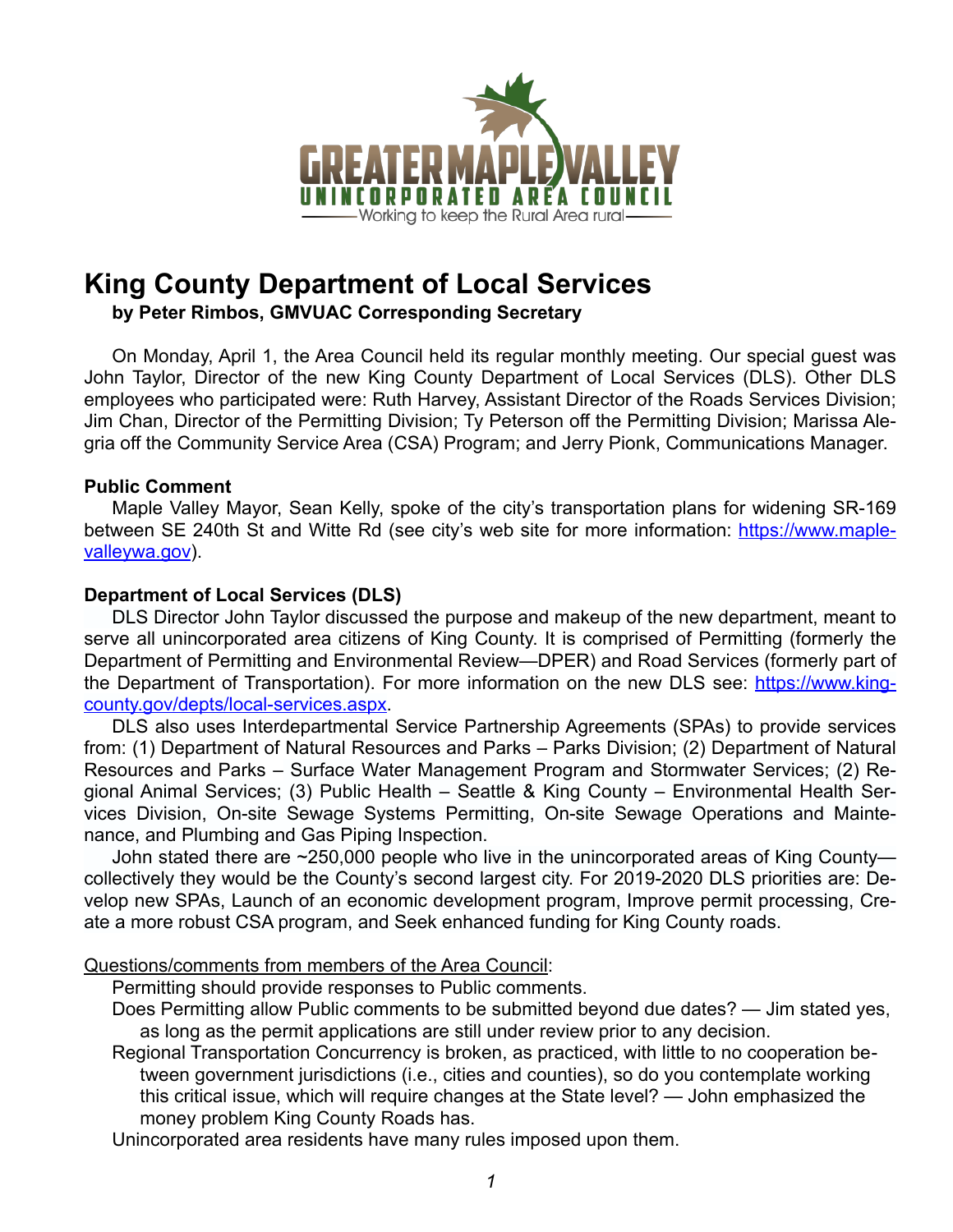- Permitting code enforcement problems? Jim stated they now have five Code Enforcement officers. However, John stated the system doesn't work and they are trying to develop changes to King County Code Title 23 to recommend to the King County Council.
- Permit data online appears incomplete for some of the projects we care about. Ty stated the proposed Marijuana Manufacturing industrial site (south of the SE 240th St/200th Ave SE intersection) was granted its Commercial Site Development Permit, but the owners are trying to market the site, as they do not intend to build anything themselves. Ty also stated the new owners of the Maple Valley Market site submitted a permit application that has many problems including the space for parking, etc.

How do you handle squatters in the Rural Area. — John stated to contact the Sheriff's Office.

Questions/comments from members of the Public in attendance:

- Will the permit application for the proposed move of an Asphalt Facility from the City of Covington to Rural Area be subject to an Environmental Impact Study (EIS)? — Ty stated they still are reviewing everything, but Permitting expects to issue a Determination on Non-Significance under the State Environmental Policy Act (SEPA) that will not require an EIS.
- Why are Temporary-Use Permits (TUPs) not *"temporary"* and what can we do about the inordinate noise generated from some related facilities? — Jim stated TUPs allow up to 60 events per year and can be renewed. Ty stated King County greatly improved its noise ordinances two years ago.
- Is the Ravensdale Erickson trench filling permit application still in review? Ty stated Permitting disagrees with some of the environmental assumptions made by the applicant.
- Permitting fees are high for the little guy. Jim stated fees have not gone up for several years except for cost of living escalation.
- Why did John take this job? John stated he likes the unincorporated areas and the people he works with.

# **Committee Reports**

**Urban Area Asphalt Facility Relocation to Rural Area—**The Area Council has followed this proposed project for many years starting with the OakPointe's proposed Master-Planned Development on and following its purchase of the site of Lakeside Industries' *"existing"* Asphalt Facility in the City of Covington from Jimmy & John Hawk.

 The Area Council has conducted research on the proposed site of Lakeside Industries' move of its Asphalt facility from the City of Covington, inside the Urban Growth Area, to the Rural Area along the Cedar River. The Area Council also has reviewed all related Lakeside Industries' permit applications for nearly two years. The Area Council has held meetings, reviewed many documents, and prepared and submitted detailed comments and written testimony to King County officials. On December 4, 2017, the Area Council held its Monthly Meeting with invited guests from both the Applicant, Lakeside Industries—President, Mike Lee, and Environmental and Land-Use Director, Karen Deal—and the King County Department of Permitting and Environmental Review (DPER)—Product Line Manager - Commercial, Ty Peterson—who spoke to and answered questions of the Area Council and a standing-room-only crowd of attendees from the Public.

 The Area Council has submitted the following detailed written comments and written testimony to King County officials. All are in the Public Record and available on the Area Council's web site: [www.gmvuac.org](http://www.gmvuac.org).

1. *Review of the Grading Permit Application and SEPA Checklist for Proposed Asphalt Facility*; File No. GRDE17-0069 – Lakeside Industries Project Site – 18825 SE Renton-Maple Valley Rd; submitted to the King County Department of Permitting and Environmental Review; December 5, 2017 (24 pp).